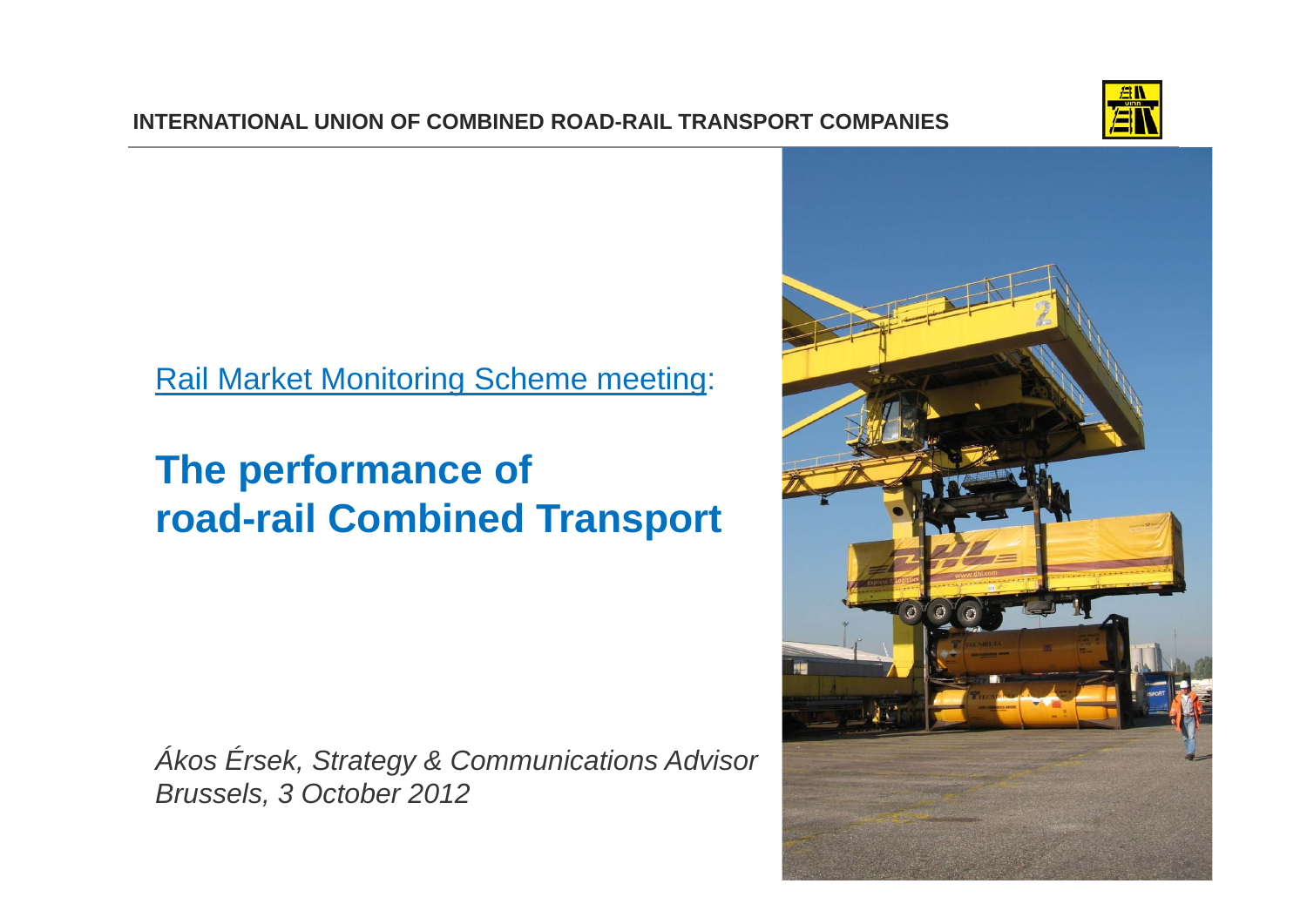## Combined Transport: **Performance and outlook**





**2011 summary: UIRR operators recovered their pre-crisis peak**.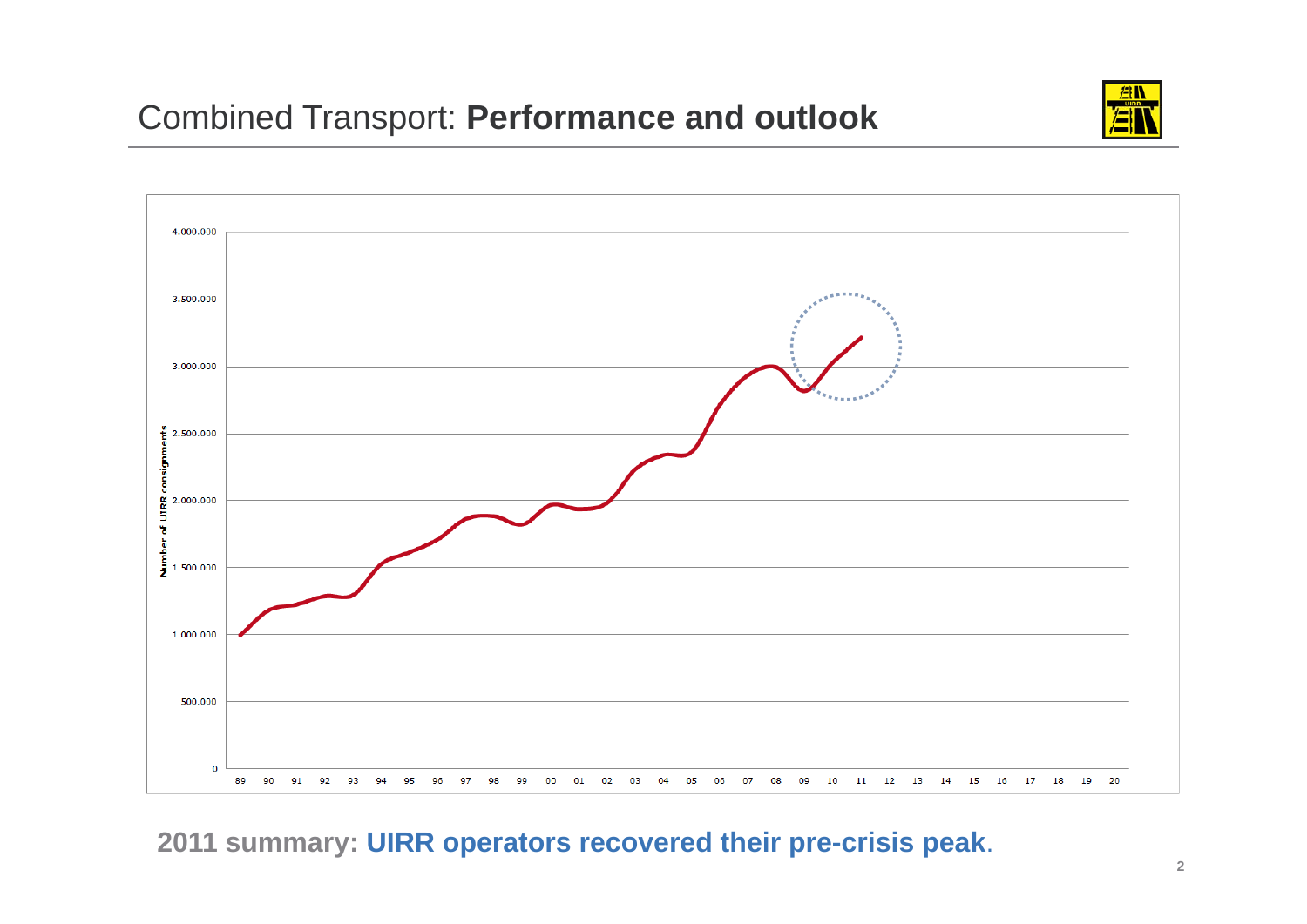## Combined Transport: **importance of cross-border traffic**



#### TOTAL TRAFFIC PERFORMANCE (relative share per segment in % tonnes and in % tkm)





### **2011 Summary**

- $\blacksquare$  81% of the overall performance in TKM are achieved with border-crossing relations
- •Average Distance: 630 km
- •94% of CT traffic over distances of 300 km
- $\bullet$  UIRR companies: about 50% of all bordercrossing CT volumes in Europe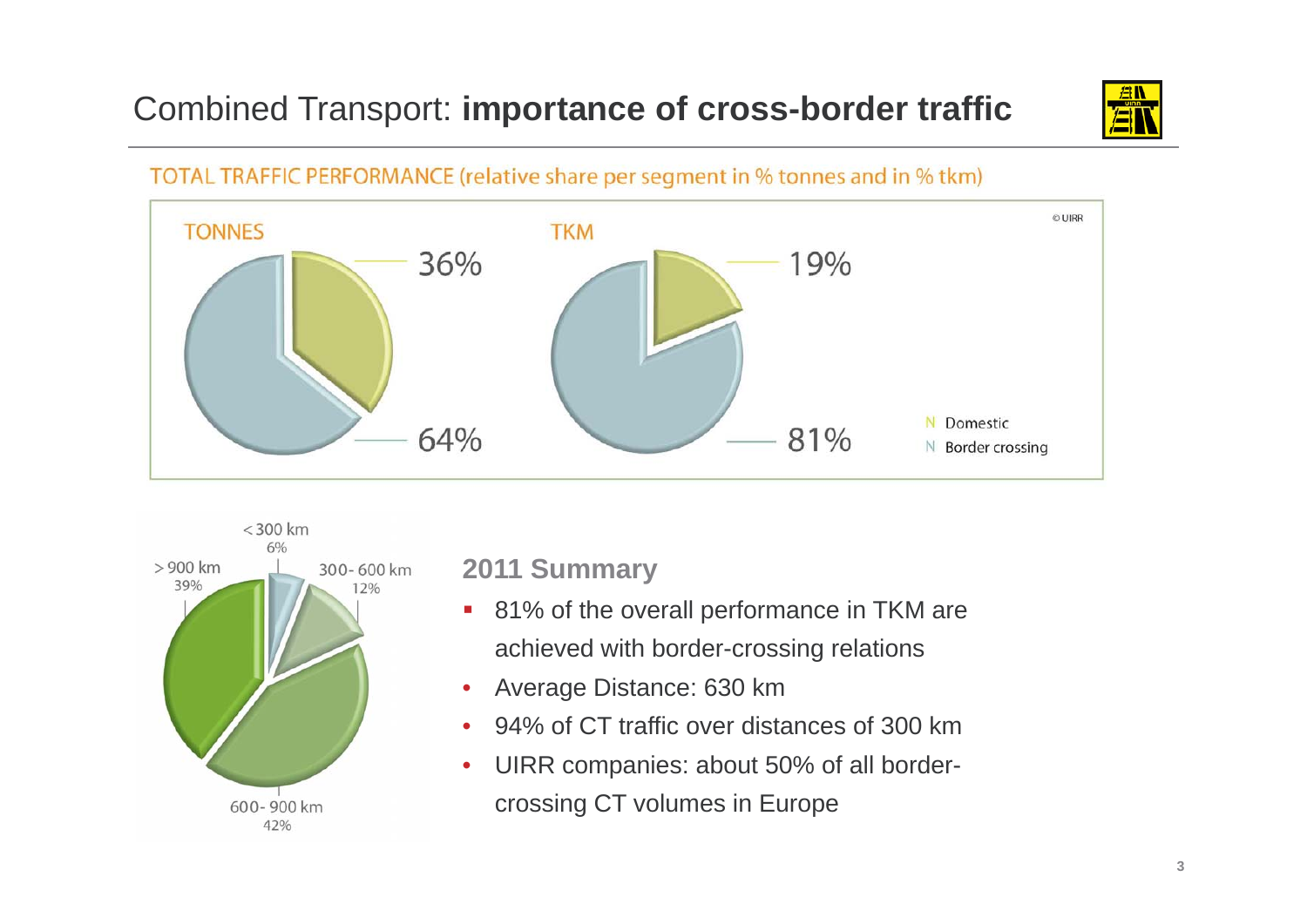

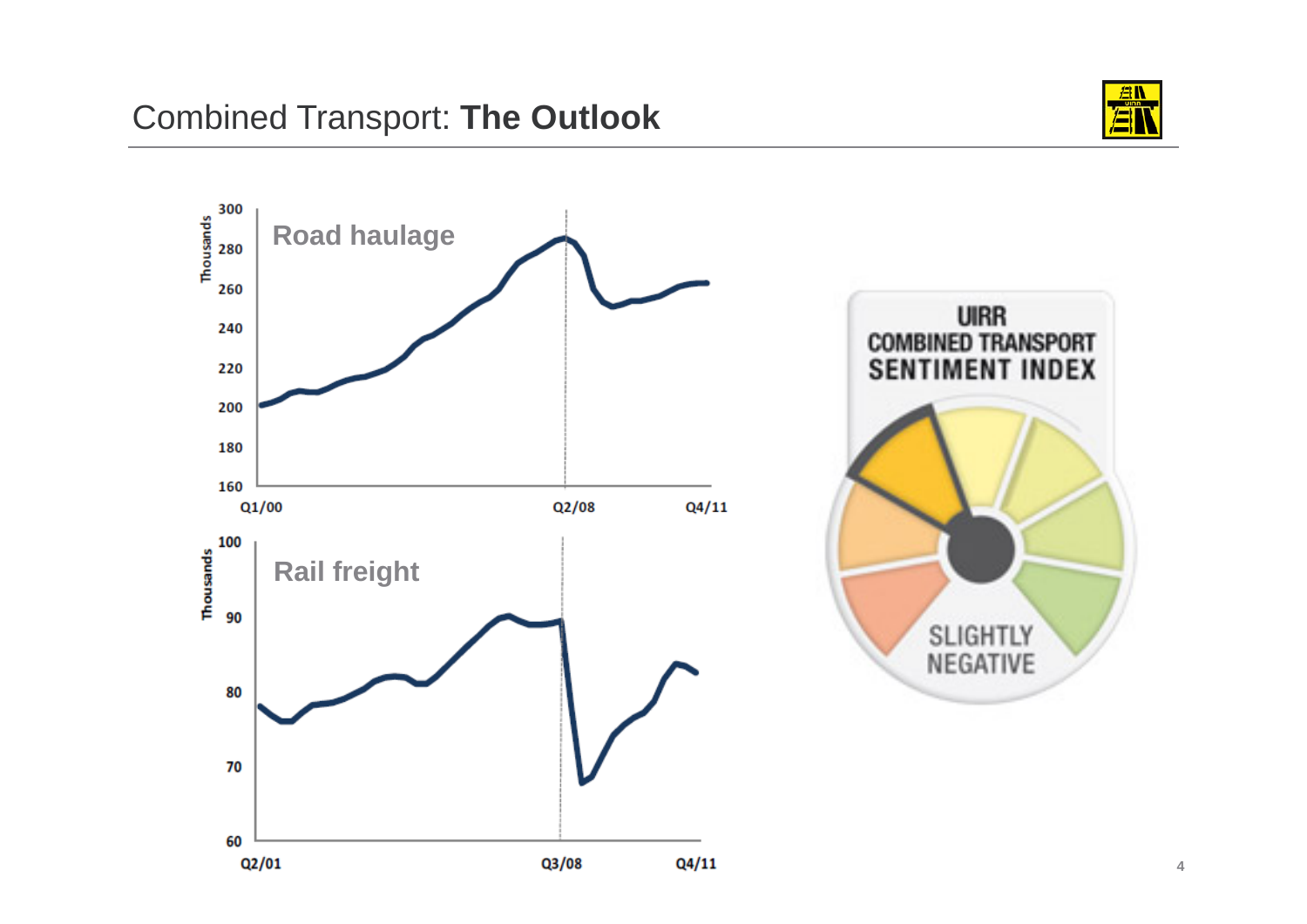

- П Market openness: besides licenses and market shares, the **ratio of locomotives controlled by the respective RUs** should also be monitored.
- П Monitoring quality: some UIRR members have signalled that after a two-year interval they will again be delivering **quality performance data** for reporting.
- **COL**  Modal split statistics:
	- • More differentiation of road haulage would be needed **according to distance**  travelled (Annex 3 / table 3a) to make comparison relevant.
	- $\bullet$  Deep sea navigation should also be split to "**island supply**", "**coastal shipping**" and **transcontinental**.
- П Rail freight segmentation: should include "**transit**" besides "**domestic**" and "**cross-border**".
- $\mathcal{L}_{\rm{eff}}$  Network details: breakdown should be advanced
	- **Use of lines**: dedicated passenger / freight, vs. mixed use
	- $\bullet$  **Loading gauge**: breakdown according to UIC loading gauge to monitor development from this aspect.
	- •**Maximum allowed train length**: to show the evolution of this parameter.